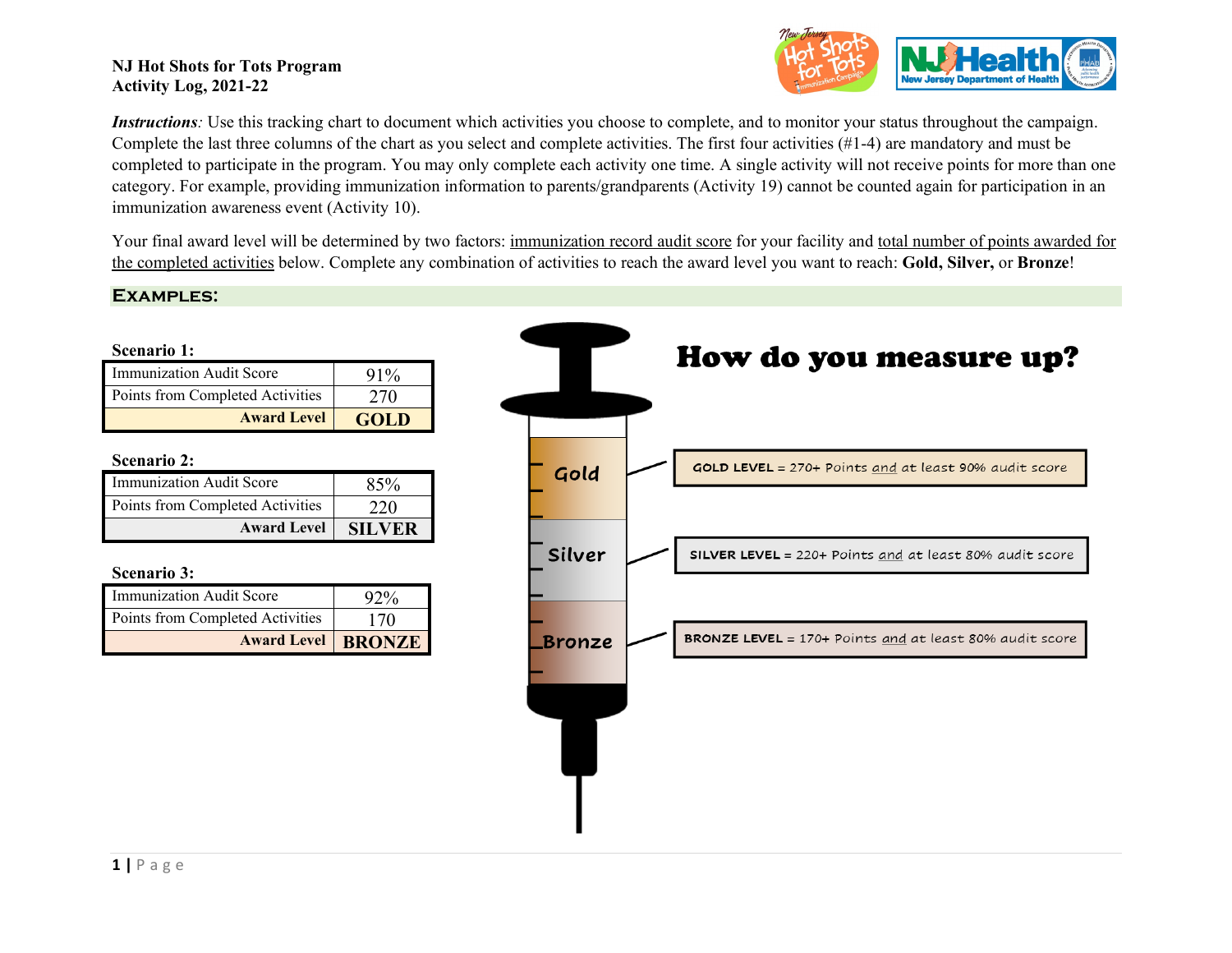

| <b>Activity</b><br><b>Number</b> | <b>Activity Description</b>                                                                                                                      | <b>Additional Details</b>                                                                                                                                                                                                                                                                                                                                                                   | <b>Documents</b><br><b>Needed</b>                                                   | Point<br>Value | <b>Activity</b><br><b>Selected</b><br>(y/n) | <b>Date</b><br><b>Activity</b><br><b>Completed</b> | <b>Submitted</b><br>(y/n) |
|----------------------------------|--------------------------------------------------------------------------------------------------------------------------------------------------|---------------------------------------------------------------------------------------------------------------------------------------------------------------------------------------------------------------------------------------------------------------------------------------------------------------------------------------------------------------------------------------------|-------------------------------------------------------------------------------------|----------------|---------------------------------------------|----------------------------------------------------|---------------------------|
| $\mathbf{1}$                     | <b>MANDATORY</b> – Ensure that all<br>children have immunization<br>records and/or applicable<br>exemptions on file.                             | All immunization records and/or exemptions will<br>be reviewed by local health department during<br>your annual immunization audit.                                                                                                                                                                                                                                                         | No additional<br>documentation<br>needed                                            | 2.5            |                                             |                                                    |                           |
| $\overline{2}$                   | <b>MANDATORY</b> - Submit the<br><b>Annual Immunization Status</b><br>Report (ASR) for the respective<br>academic year.                          | To be reviewed by the New Jersey Department of<br>Health.                                                                                                                                                                                                                                                                                                                                   | Submit ASR<br>electronically                                                        | 2.5            |                                             |                                                    |                           |
| 3                                | <b>MANDATORY</b> – Submit the pre-<br>program survey                                                                                             | Link to be circulated to all participating facilities<br>once enrolled.                                                                                                                                                                                                                                                                                                                     | No additional<br>documentation<br>needed                                            | 2.5            |                                             |                                                    |                           |
| $\overline{\mathbf{4}}$          | <b>MANDATORY</b> – Submit the<br>post-program survey                                                                                             | Link to be circulated to all participating facilities<br>once enrolled.                                                                                                                                                                                                                                                                                                                     | No additional<br>documentation<br>needed                                            | 2.5            |                                             |                                                    |                           |
| 5                                | Ensure director or designee attends<br>an annual immunization<br>workshop/conference to identify<br>reporting and documentation<br>requirements. | Facilities must participate in an immunization<br>education training sponsored by the State VPDP<br>and/or local health department during the school<br>year (including the summer preceding) or access<br>the pre-recorded webinar<br>https://register.gotowebinar.com/<br>recording/8675589156521993996                                                                                   | Copy of Certificate<br>of Completion                                                | 50             |                                             |                                                    |                           |
| 6                                | Confirm facility has a 100%<br>compliance rate at the initial audit<br>conducted by their local health<br>department.                            | Facilities must have no vaccine deficiencies<br>during their initial immunization audit.<br>All students must have received all required<br>immunizations or are in the process of receiving<br>immunizations as rapidly as medically feasible<br>(provisional admission) or have valid medical or<br>religious exemptions on file.                                                         | No additional<br>documentation<br>needed                                            | 50             |                                             |                                                    |                           |
| $\overline{7}$                   | Complete the immunization record<br>transcription activity.                                                                                      | The scenario and form to complete this activity<br>are available in Appendix A of the welcome<br>packet. Once completed, email or fax the<br>completed form to<br>Jenish.Sudhakaran@doh.nj.gov.You will then<br>receive a link to view the pre-recorded webinar to<br>review each step in correctly transcribing. Both<br>components must be completed, no partial credit<br>will be given. | 1. Email/fax<br>completed<br>yellow card<br>2. View the pre-<br>recorded<br>webinar | 50             |                                             |                                                    |                           |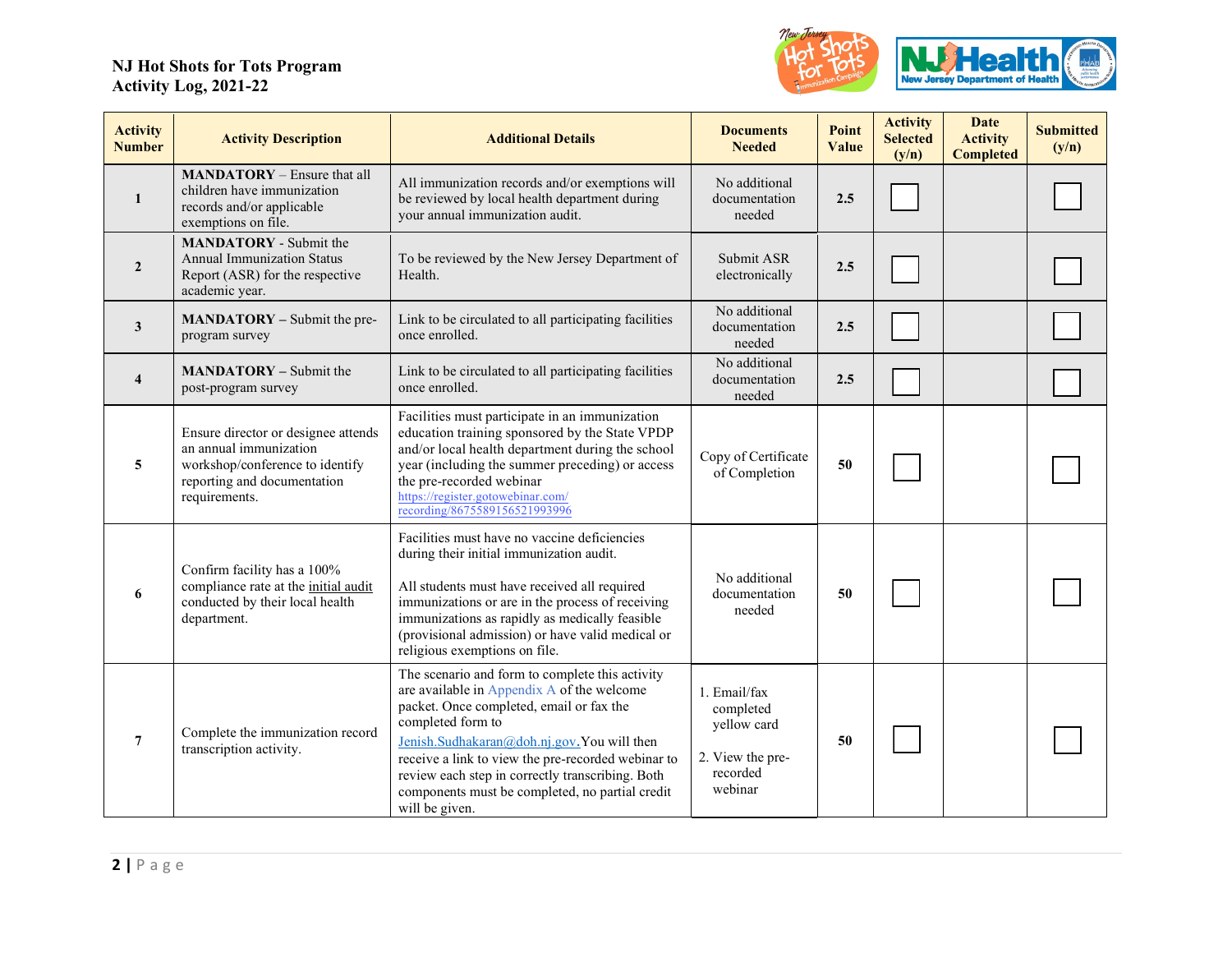

| <b>Activity</b><br><b>Number</b> | <b>Activity Description</b>                                                                                                                                                                                    | <b>Additional Details</b>                                                                                                                                                                                                                                                              | <b>Documents</b><br><b>Needed</b>                                              | Point<br>Value | <b>Activity</b><br><b>Selected</b><br>(y/n) | <b>Date</b><br><b>Activity</b><br><b>Completed</b> | <b>Submitted</b><br>(y/n) |
|----------------------------------|----------------------------------------------------------------------------------------------------------------------------------------------------------------------------------------------------------------|----------------------------------------------------------------------------------------------------------------------------------------------------------------------------------------------------------------------------------------------------------------------------------------|--------------------------------------------------------------------------------|----------------|---------------------------------------------|----------------------------------------------------|---------------------------|
| 8                                | Confirm all children received flu<br>vaccine by the due date of Dec.<br>31st or have documented<br>exemption.                                                                                                  | Facilities must document flu requirement<br>information by completing the flu section of the<br>Annual Immunization Status Report (ASR).<br>Consider using the flu vaccine tracking form in<br>the NJ immunization requirements resources<br>section of the welcome packet.            | Must complete<br>influenza survey<br>section of ASR                            | 25             |                                             |                                                    |                           |
| 9                                | Ensure facility has a vaccination<br>policy for all child care/preschool<br>staff, with a minimum requirement<br>for influenza (flu) and/or tetanus,<br>diphtheria and acellular pertussis<br>(Tdap) vaccines. | Facilities should have documented<br>guidance/policy on staff immunization<br>requirements and/or applicable exemptions. $A$<br>sample policy and related documents are provided<br>in Appendix $B$ of the welcome packet.                                                             | Submit a copy of<br>the policy                                                 | 25             |                                             |                                                    |                           |
| 10                               | Participate in national<br>immunization public health<br>observances.                                                                                                                                          | Facilities should do an activity which involves<br>immunization awareness during a national public<br>health observance. Observances include but are<br>not limited to:<br>• National Infant Immunization Week (April)<br>•National Influenza Vaccine Week (December)                  | Complete and<br>submit an<br>Event/Activity<br>Form                            | 25             |                                             |                                                    |                           |
| 11                               | Participate in the New Jersey<br>Immunization Information System<br>(NJIIS), the Statewide<br>Immunization Registry.                                                                                           | If not a current user, register to participate in the<br>school nurse training webinar. You do not need to<br>be a school nurse to participate. For more<br>information, contact the NJIIS School Nurse<br>Training Coordinator:<br>https://njiis.nj.gov/core/web/index.html#/training | Current and new<br>users must provide<br>your NJIIS user<br>name on this form. | 25             |                                             | Provide<br>Username:                               |                           |
| 12                               | View the Hot Shots for Tots<br>campaign kick-off webinar.                                                                                                                                                      | Facilities must view either the live webinar<br>$(1/13/2022)$ , or the recording of the kick-off<br>webinar at https://register.gotowebinar.com/<br>recording/6087055121442600968                                                                                                      | No additional<br>documentation<br>needed                                       | 25             |                                             |                                                    |                           |
| 13                               | Incorporate a vaccine preventable<br>disease information into lesson<br>plan and/or classroom activity.                                                                                                        | Lesson plan can include topics such as:<br>• handwashing,<br>• how to reduce spread of germs,<br>• preventing colds and flu, etc.<br>Refer to the classroom activities resources section<br>of the welcome packet for sample lesson plan and<br>activities.                            | Complete and<br>submit an<br>Event/Activity<br>Form                            | 10             |                                             |                                                    |                           |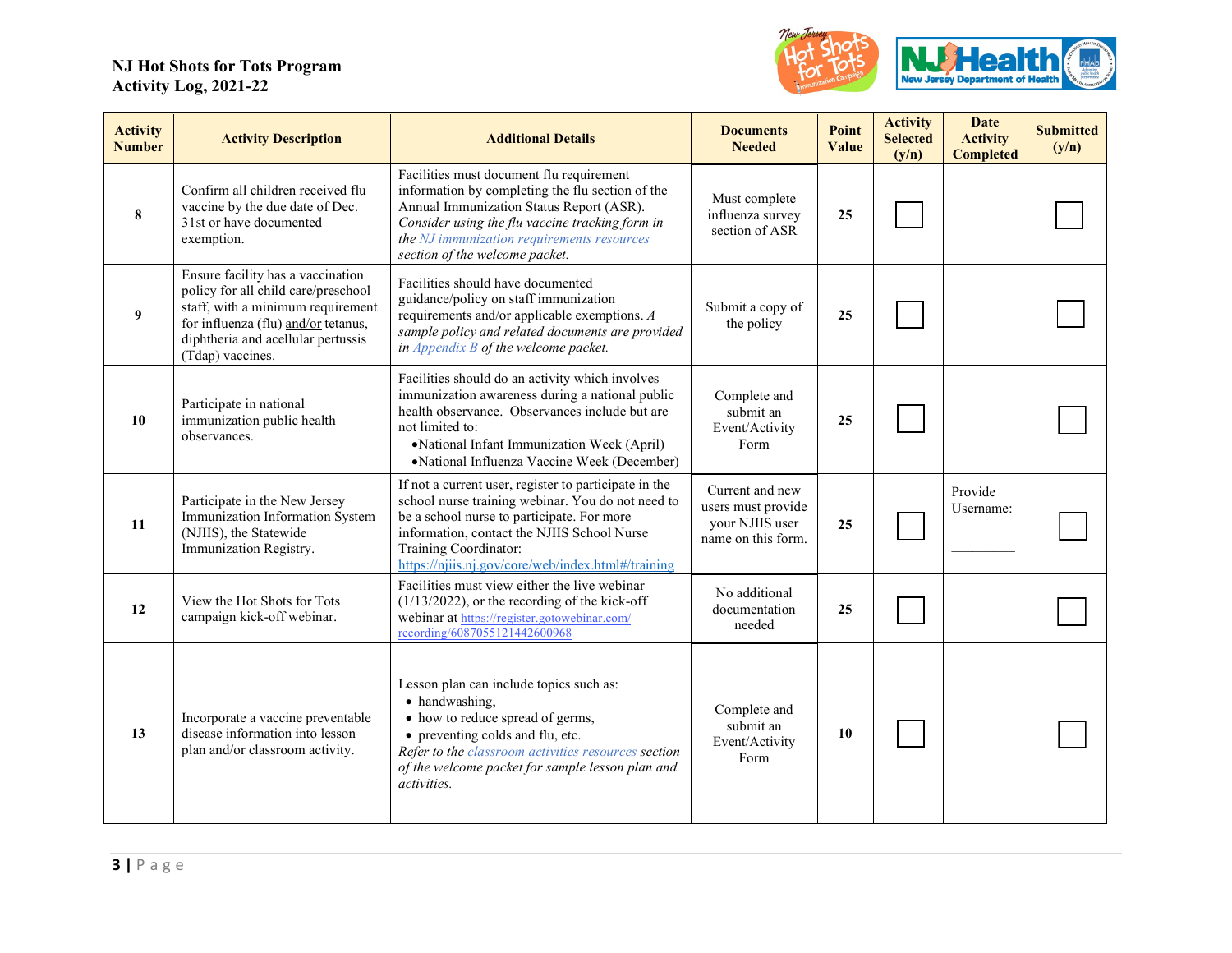

| <b>Activity</b><br><b>Number</b> | <b>Activity Description</b>                                                                                                                         | <b>Additional Details</b>                                                                                                                                                                                                                                                                                                                                                                                                                                                | <b>Documents</b><br><b>Needed</b>                   | Point<br>Value | <b>Activity</b><br><b>Selected</b><br>(y/n) | <b>Date</b><br><b>Activity</b><br><b>Completed</b> | <b>Submitted</b><br>(y/n) |
|----------------------------------|-----------------------------------------------------------------------------------------------------------------------------------------------------|--------------------------------------------------------------------------------------------------------------------------------------------------------------------------------------------------------------------------------------------------------------------------------------------------------------------------------------------------------------------------------------------------------------------------------------------------------------------------|-----------------------------------------------------|----------------|---------------------------------------------|----------------------------------------------------|---------------------------|
| 14                               | Maintain antigen-specific<br>exemption list for all children in<br>the facility.                                                                    | Facilities should provide information about how<br>students with exemptions are tracked. A template<br>exemption list is provided in Appendix $C$ of the<br>welcome packet. If a form is used, you must<br>provide a blank sample copy of the form.                                                                                                                                                                                                                      | Complete and<br>submit an<br>Event/Activity<br>Form | 10             |                                             |                                                    |                           |
| 15                               | Recognize and promote positive<br>immunization behaviors.                                                                                           | An example of this activity may be to send<br>appreciation cards/letters to parents/guardians<br>who have up-to-date immunization records on file<br>for their children. A sample thank you card is<br>provided in $Appendix D$ of the welcome packet.                                                                                                                                                                                                                   | Complete and<br>submit an<br>Event/Activity<br>Form | 10             |                                             |                                                    |                           |
| 16                               | Complete an immunization-themed<br>quiz. A link to the quiz will be<br>shared with facilities when<br>available.                                    | Facilities should designate one person to take the<br>quiz. A score of at least 80% must be reached to<br>receive credit for the activity. You may retake the<br>quiz if you do not get to 80% on the first attempt.                                                                                                                                                                                                                                                     | Submit quiz online                                  | 10             |                                             |                                                    |                           |
| 17                               | Post educational materials on<br>immunization/communicable<br>disease-related topics (e.g. flu<br>vaccine requirement, handwashing)<br>in facility. | Facilities should display immunization materials<br>at pick-up and drop-off areas.                                                                                                                                                                                                                                                                                                                                                                                       | Complete and<br>submit an<br>Event/Activity<br>Form | 10             |                                             |                                                    |                           |
| 18                               | Provide information to parents<br>about childhood immunizations.                                                                                    | Facilities should provide information to<br>parents/guardians on New Jersey's immunization<br>requirements for child care/preschool. Refer to the<br>Welcome Packet for resources. Documents can be<br>sent electronically and can include but not limited<br>to the following:<br>• Child care/preschool immunization chart<br>• Locations to access free or low-cost vaccine<br>(See Appendix E for locations in your county)<br>• Local immunization clinic schedules | Complete and<br>submit an<br>Event/Activity<br>Form | 10             |                                             |                                                    |                           |
| 19                               | Distribute immunization<br>information to family members,                                                                                           | Facilities should provide information about the<br>importance of adult immunizations. Refer to the<br>adult immunization resources section of the<br>welcome packet for sample materials.                                                                                                                                                                                                                                                                                | Complete and<br>submit an<br>Event/Activity<br>Form | 10             |                                             |                                                    |                           |
| 20                               | Confirm if facility has a<br>mechanism for tracking required<br>childhood immunizations for<br>provisional students.                                | Facilities should provide information about how<br>students with provisional status are tracked. If a<br>form is used, you must provide a blank sample<br>copy of the form.                                                                                                                                                                                                                                                                                              | Complete and<br>submit an<br>Event/Activity<br>Form | 10             |                                             |                                                    |                           |